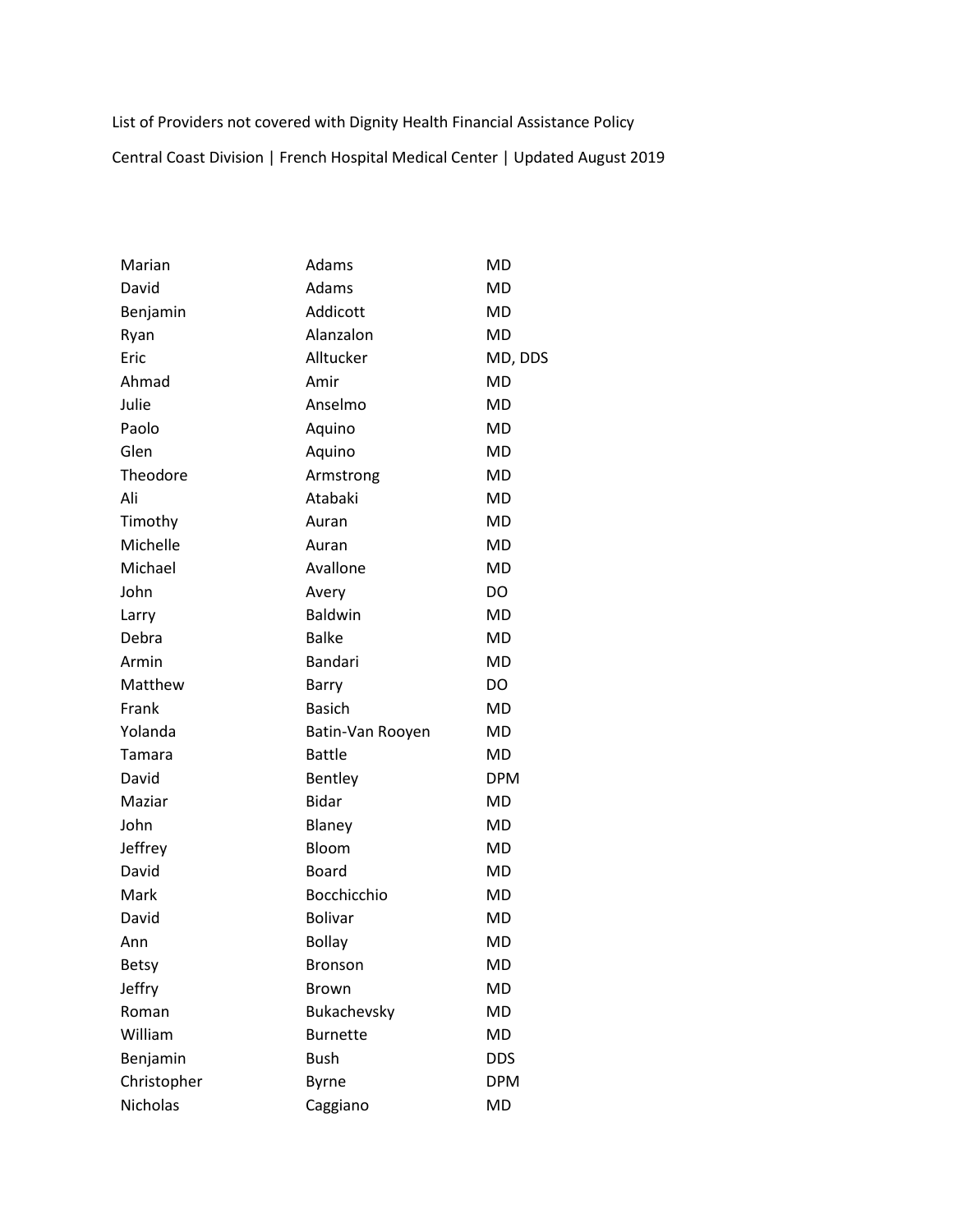| Craig          | Canfield       | <b>MD</b>  |
|----------------|----------------|------------|
| David          | Canvasser      | <b>MD</b>  |
| Diana          | Caprau         | <b>MD</b>  |
| Sorina         | Carabeth       | MD         |
| John           | Caton          | MD         |
| Charles        | Chalekson      | <b>MD</b>  |
| <b>Therese</b> | Chan-McNabb    | MD         |
| Julie          | Chatigny       | <b>DPM</b> |
| Janet          | Chen           | MD         |
| Ananthakrishna | Chilukuri      | <b>MD</b>  |
| Guy            | Chirman        | MD         |
| Stephen        | Chu            | <b>MD</b>  |
| Steve          | Clark          | <b>DPM</b> |
| Harry          | Corbett        | <b>MD</b>  |
| Judith         | Corey          | MD         |
| James          | Coryell        | MD         |
| John           | Cotter         | MD         |
| Daniel         | Culhane        | <b>MD</b>  |
| Gary           | Cushing        | <b>MD</b>  |
| Fredrick       | Dapaah-Siakwan | <b>MD</b>  |
| Saul           | David          | MD         |
| Timothy        | Davis          | <b>MD</b>  |
| Mathieu        | De Schutter    | MD         |
| Andrew         | Dennish        | <b>MD</b>  |
| Sean           | Devine         | MD         |
| Michael        | <b>DiBiase</b> | <b>MD</b>  |
| <b>Brian</b>   | <b>DiCarlo</b> | MD         |
| Andrew         | Dixon          | <b>MD</b>  |
| Gary           | Donath         | MD         |
| Robert         | Doria          | <b>MD</b>  |
| Cynthia        | Douglas        | <b>MD</b>  |
| Arthur         | DuBerg         | <b>MD</b>  |
| Eric           | Dunlop         | DO         |
| Hami           | Ebrahimi       | <b>MD</b>  |
| Barry          | Eibschutz      | <b>MD</b>  |
| Susan          | Enlow          | <b>MD</b>  |
| Luke           | Faber          | MD         |
| Kevin          | Ferguson       | <b>MD</b>  |
| David          | Filippi        | MD         |
| Ellen          | Fitzpatrick    | <b>MD</b>  |
| Lorianna       | Fletcher       | MD         |
| Maria          | Flores-Cooper  | <b>MD</b>  |
| Lawrence       | Fogel          | MD         |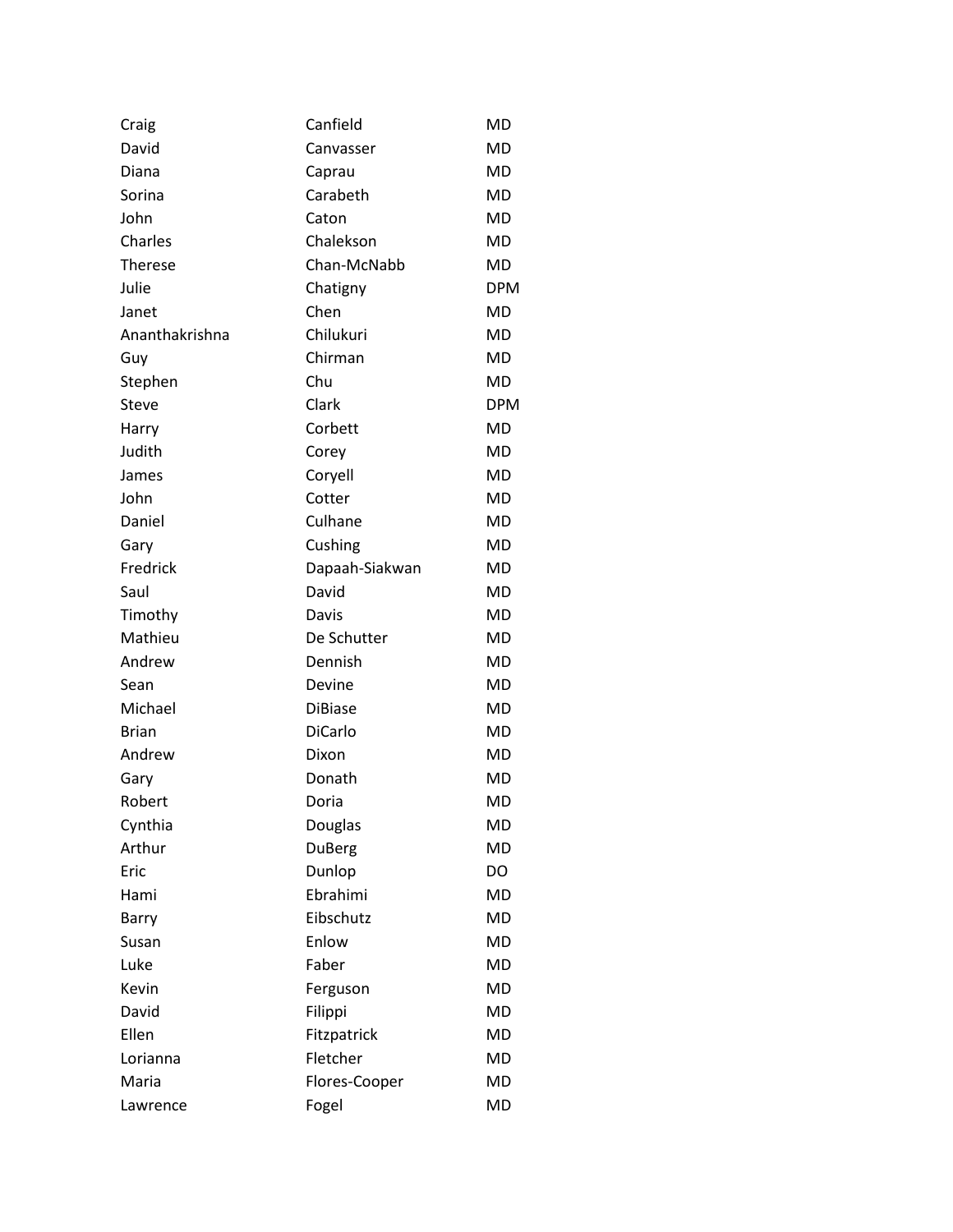| Larry       | Foreman        | DO         |
|-------------|----------------|------------|
| James       | Forester       | <b>DDS</b> |
| Kevin       | Forsythe       | <b>MD</b>  |
| Shawn       | Fouhy          | MD         |
| Jeremy      | Fox            | MD         |
| Heidi       | Freeman        | MD         |
| Stephen     | Freyaldenhoven | MD         |
| Michael     | Frost          | <b>MD</b>  |
| Kenneth     | Fryer          | MD         |
| Lewis       | Gamarra        | MD         |
| Armando     | Garza          | MD         |
| William     | Gealy          | MD         |
| Clifford    | Gelman         | MD         |
| Julie       | Gelman         | <b>MD</b>  |
| Vijay       | George         | MD         |
| Erika       | Gibson         | MD         |
| Ashlynn     | Gordon         | DO         |
| Klaus       | Gottlieb       | <b>MD</b>  |
| Richard     | Griffith       | MD         |
| <b>Nick</b> | Gunasayan      | <b>DPM</b> |
| Terry       | Hack           | MD         |
| Claudia     | Hackethal      | MD         |
| Michael     | Hajduk         | MD         |
| James       | Hannah         | MD         |
| David       | Hardesty       | MD         |
| Douglas     | Harrington     | <b>DDS</b> |
| Carrie      | Harvey         | <b>MD</b>  |
| Noah        | Hawthorne      | MD         |
| Howard      | Hayashi        | MD         |
| Edwin       | Hayashi        | <b>MD</b>  |
| Narakesari  | Heragu         | <b>MD</b>  |
| Larry       | Herron         | <b>MD</b>  |
| Robert      | Hetzel         | MD         |
| Robert      | Higginbotham   | <b>MD</b>  |
| Allan       | Hill           | MD         |
| Stephen     | Hilty          | <b>MD</b>  |
| Christopher | Holland        | <b>MD</b>  |
| Cindy       | Holt           | <b>MD</b>  |
| Stephen     | Holtzman       | MD         |
| Gene        | Hori           | <b>MD</b>  |
| Wally       | Hosn           | <b>MD</b>  |
| Christopher | Hulburd        | <b>MD</b>  |
| Kaigo       | Hwang          | MD         |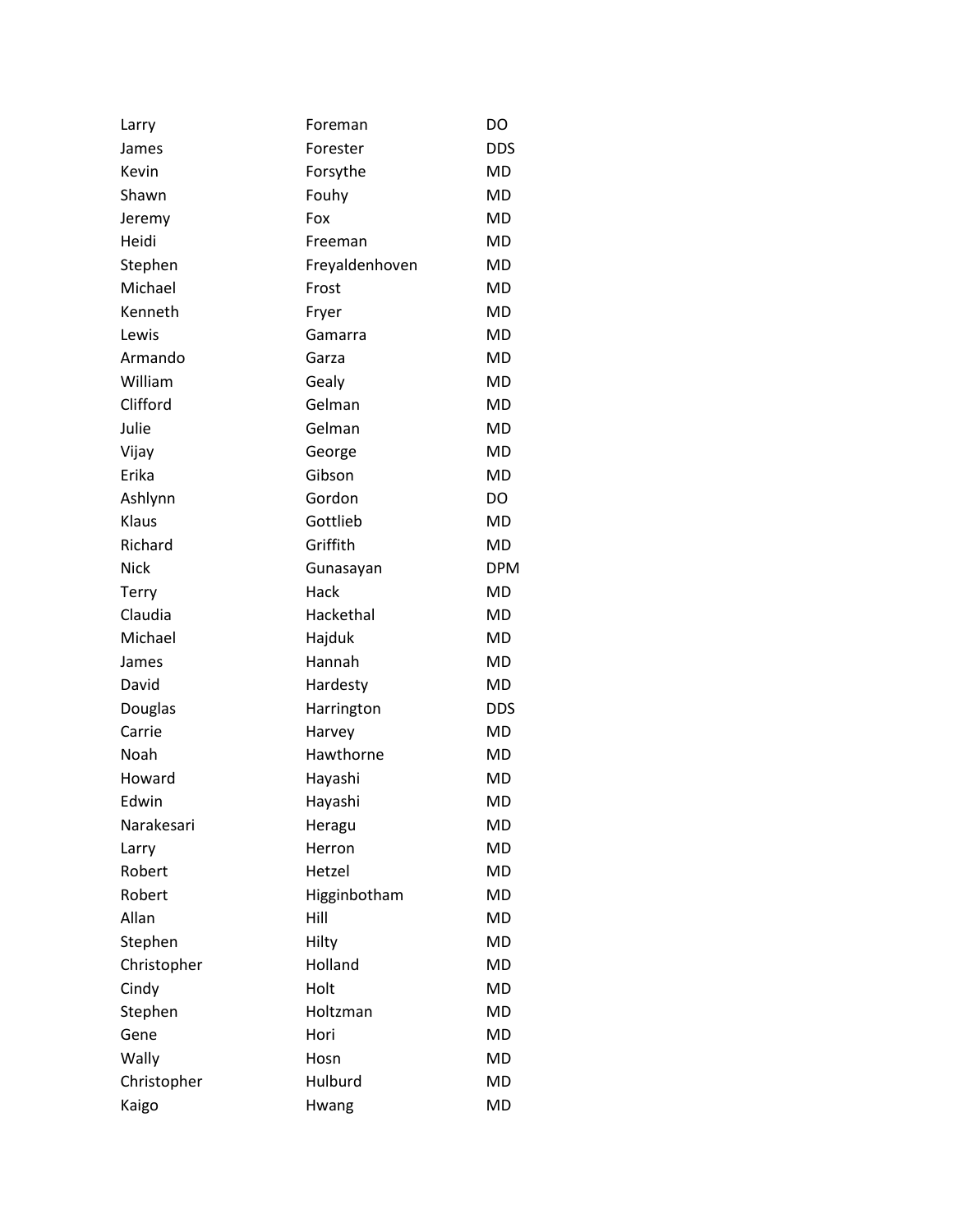| Maria        | Ilano          | MD         |
|--------------|----------------|------------|
| Eric         | Jacobsen       | MD         |
| Adam         | Janette        | <b>DDS</b> |
| Curby        | <b>Jenkins</b> | DO         |
| Dhiraj       | Jeyanandarajan | MD         |
| Amie         | Jimenez        | MD         |
| Steven       | Johnson        | MD         |
| George       | Johnson        | MD         |
| Christopher  | Johnson        | MD         |
| Robert       | Johnson        | MD         |
| Connor       | Johnson        | MD         |
| Jamieson     | Jones          | MD         |
| Taylor       | Jordan         | MD         |
| Dhagash      | Joshi          | MD         |
| Terry        | Kaiura         | MD         |
| Lucas        | Karaelias      | MD         |
| Case         | Ketting        | MD         |
| John         | Khan-Variba    | MD         |
| Samuel       | Kieley         | MD         |
| Kristen      | Kieley         | MD         |
| Kai          | Kinder         | MD         |
| Benjamin     | Kirk           | DO         |
| Heather      | Kirschner      | DO         |
| Phillip      | Kissel         | MD         |
| Paul         | Klosterman     | MD         |
| Garry        | Kolb           | MD         |
| Mark         | Kowall         | MD         |
| Aaron        | Kromhout       | <b>MD</b>  |
| Kenneth      | Krone          | <b>MD</b>  |
| George       | Kunhardt       | MD         |
| Thomas       | Kyler          | MD         |
| Rachel       | Kyler          | MD         |
| Michael      | Laird          | MD         |
| Randolph     | Lawrence       | <b>MD</b>  |
| Daniel       | Learned        | MD         |
| <b>Brett</b> | Lebed          | MD         |
| David        | Leece          | MD         |
| David        | Levin          | <b>MD</b>  |
| Daniel       | Lewis          | MD         |
| Grace        | Lim            | MD         |
| Michael      | Limberg        | MD         |
| Karen        | Lin            | MD         |
| James        | Lindsey        | MD         |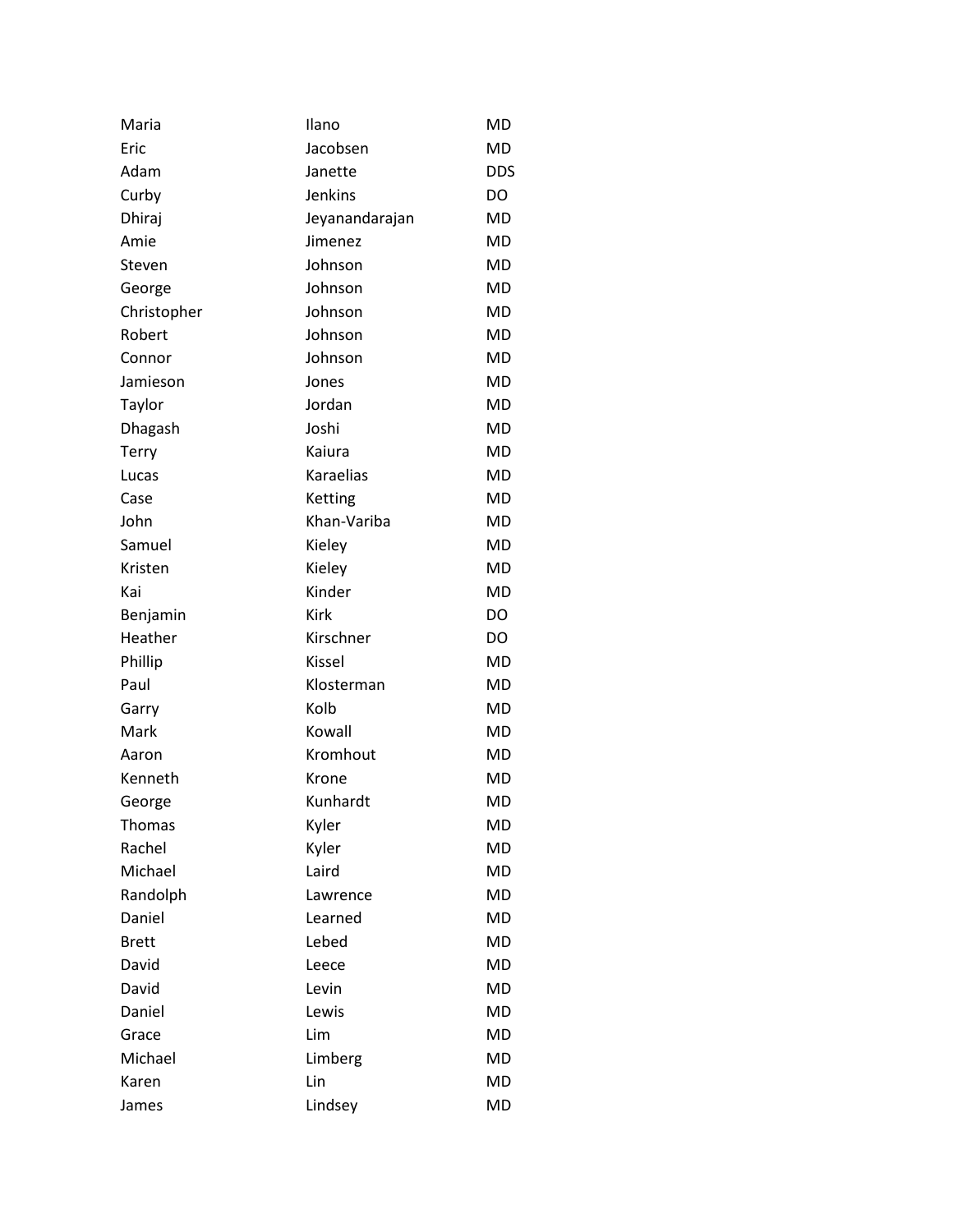| Laura        | Lubarsky        | MD         |
|--------------|-----------------|------------|
| Archana      | Lucchesi        | MD         |
| Kurt         | Lundquist       | MD         |
| Nadia        | Lupercio        | MD         |
| Richard      | <b>Macias</b>   | MD         |
| Michael      | Mahig           | MD         |
| Marshall     | Mallory         | MD         |
| Michael      | Malotte         | MD         |
| Farah        | Mansuri         | MD         |
| Sarfaraz     | Mansuri         | MD         |
| Peter        | Masny           | MD         |
| John         | Massaro         | DO         |
| Rachel       | May             | MD         |
| Arthur       | McLean          | <b>MD</b>  |
| Wilton       | McLeod          | DO         |
| Michael      | McNerney        | MD         |
| William      | McRee           | MD         |
| Timothy      | McShurley       | MD         |
| Ross         | Michel          | <b>MD</b>  |
| Stacy        | Mierau          | PA-C       |
| Mark         | Miller          | <b>DPM</b> |
| Thomas       | Miller          | MD         |
| Lisa         | Molin           | MD         |
| Neal         | Moller          | MD         |
| Johanna      | Moore           | MD         |
| Scott        | Morey           | MD         |
| Paul         | Mroz            | MD         |
| Linda        | Mulder          | MD         |
| Jeffrey      | Mundorf         | MD         |
| Sean         | Murray          | MD         |
| Geoffrey     | Murrish         | MD         |
| lan          | Murton          | MD         |
| Michael      | <b>Myers</b>    | MD         |
| Mahmoud      | Nasser          | MD         |
| Kristin      | Newsom          | DDS        |
| Cu           | Nguyen          | <b>MD</b>  |
| Thomas       | Nguyen          | MD         |
| Gigi         | <b>Nickas</b>   | MD         |
| Ahmad        | Nooristani      | MD         |
| Kara         | November Bryden | MD         |
| <b>Brian</b> | O'Carroll       | <b>DPM</b> |
| Luis         | Ochoa-Pelaez    | MD         |
| Amy          | Olin            | MD         |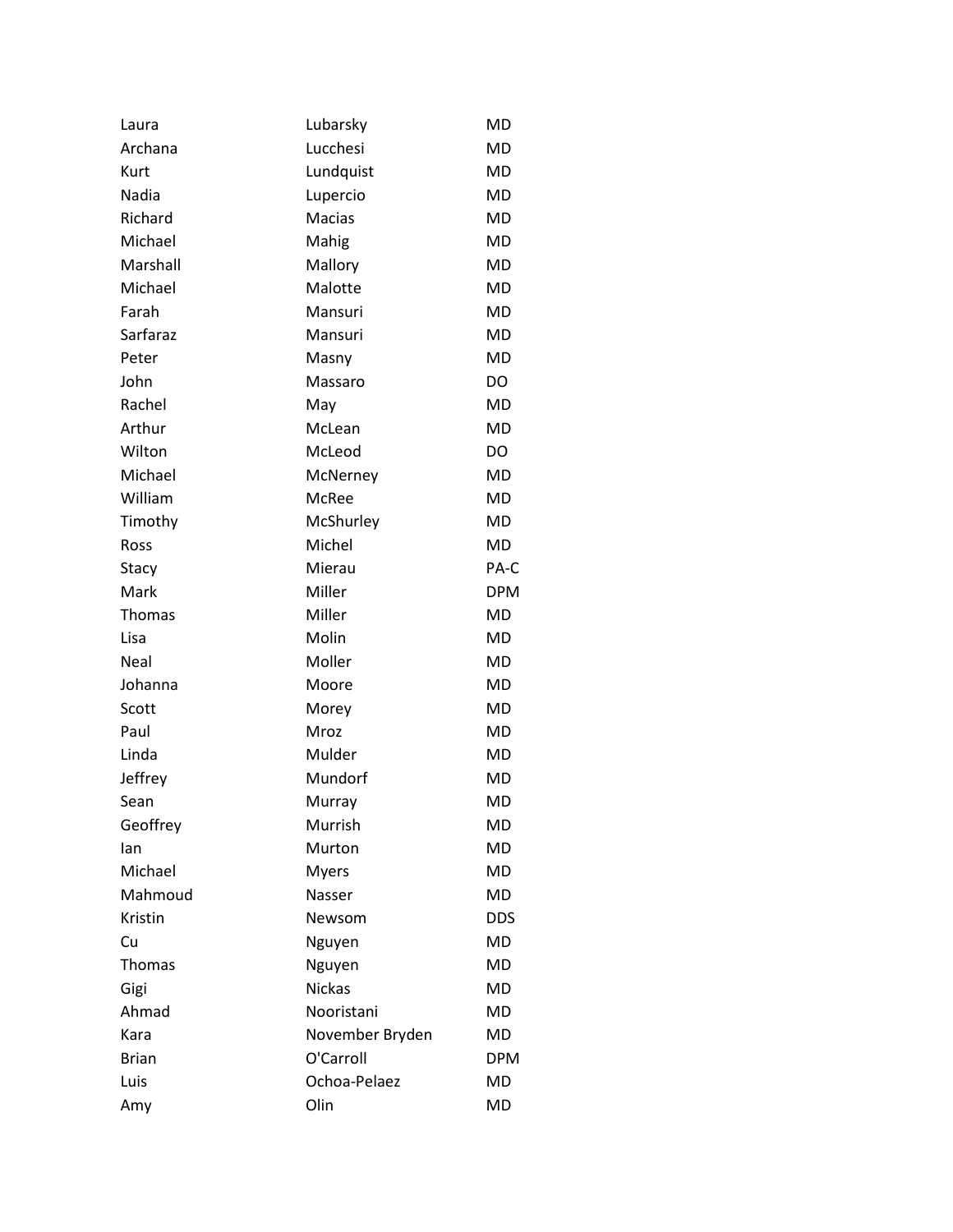| Erik         | Olson        | MD         |
|--------------|--------------|------------|
| Carlo        | Orlando      | MD         |
| Samer        | Othman       | MD         |
| Carl         | Owada        | <b>MD</b>  |
| Garrett      | Owen         | MD         |
| Jaywant      | Parmar       | MD         |
| Cameron      | Parrett      | MD         |
| Piyal        | Patel        | DO         |
| Rajan        | Patel        | <b>MD</b>  |
| Amol         | Patil        | MD         |
| Jac          | Pedersen     | <b>DDS</b> |
| Christopher  | Peinado      | MD         |
| <b>Brent</b> | Pennelly     | MD         |
| <b>Brian</b> | Penton       | MD         |
| Hugh         | Perkin       | MD         |
| Jeffrey      | Pietz        | MD         |
| Christopher  | Porterfield  | MD         |
| Lauren       | Prewitt      | DO         |
| James        | Prochazka    | MD         |
| <b>Bruce</b> | Ragsdale     | MD         |
| Natasha      | Raja         | MD         |
| Donald       | Ramberg      | MD         |
| Gabriel      | Reagle       | DO         |
| Jana         | Reed         | MD         |
| Miguel       | Restrepo     | MD         |
| Juan         | Reynoso      | MD         |
| Michelle     | Ribas-Dulude | <b>MD</b>  |
| Darrel       | Richards     | <b>DPM</b> |
| Jonathan     | Riegler      | <b>MD</b>  |
| Jethro       | Ritter       | DO         |
| Vance        | Rodgers      | MD         |
| Jesse        | Rohde        | DO         |
| Mary-Barbara | Romero       | MD         |
| Donald       | Rommes       | <b>MD</b>  |
| David        | Rosenfeld    | MD         |
| William      | Russell      | <b>MD</b>  |
| Michael      | Ryan         | <b>MD</b>  |
| Lisa         | Ryan         | <b>MD</b>  |
| Gordon       | Ryan         | MD, PHD    |
| Mark         | Sada         | <b>MD</b>  |
| Randall      | Safarik      | MD         |
| Eric         | Salinger     | MD         |
| Farhad       | Sani         | MD         |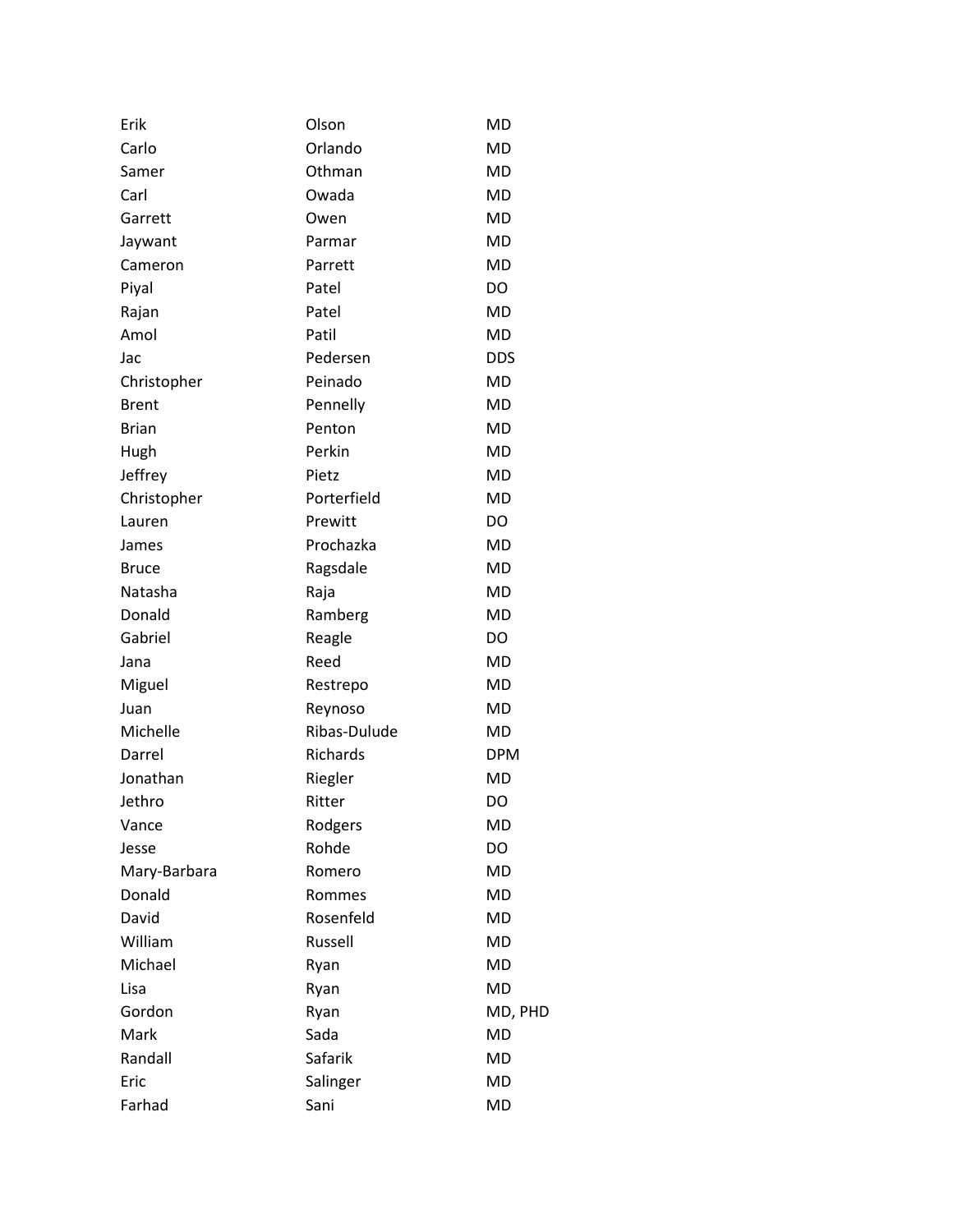| Matthew        | <b>Scales</b>  | <b>MD</b>  |
|----------------|----------------|------------|
| Otto           | Schueckler     | <b>MD</b>  |
| Joseph         | Schwartz       | MD         |
| Ragui          | Sedeek         | <b>MD</b>  |
| Nancy          | Shaffer        | MD         |
| Owen           | Shea           | MD         |
| Daniel         | Shepard        | MD         |
| John           | Siebenlist     | MD         |
| Larry          | Silver         | MD         |
| William        | Sima           | MD         |
| Valeriano      | Simbre         | MD         |
| Gregory        | Simmons        | MD         |
| <b>Bart</b>    | Singer         | MD         |
| James          | Skow           | MD         |
| <b>Brandon</b> | Slade          | <b>DPM</b> |
| Clinton        | Slaughter      | <b>MD</b>  |
| Scott          | Smelser        | MD         |
| Newton         | Smith          | MD         |
| Margaux        | Snider         | MD         |
| William        | Sogaard        | MD         |
| Ravinder       | Sohal          | MD         |
| Mark           | Soll           | MD         |
| Patrick        | Spalding       | MD         |
| Keith          | Spellman       | MD         |
| Jennifer       | Spiegel        | MD         |
| Jennifer       | Springer       | MD         |
| Paul           | Stallman       | <b>MD</b>  |
| Mareeni        | Stanislaus     | MD         |
| Kenneth        | Starr          | MD         |
| Rena           | Stathacopoulos | MD         |
| Michael        | <b>Steele</b>  | MD         |
| Nathan         | Steinle        | <b>MD</b>  |
| Jonathan       | Stella         | MD         |
| Mary           | Stenger        | MD         |
| Robert         | Stewart        | MD         |
| Vivian         | Storrer        | MD         |
| Theron         | Stout          | <b>DDS</b> |
| Andrew         | Sun            | MD         |
| Andrea         | <b>Tackett</b> | MD         |
| Lauren         | Tait           | MD         |
| Stefan         | Teitge         | MD         |
| Stephen        | <b>Tidik</b>   | MD         |
| Vikram         | Tiku           | <b>DDS</b> |